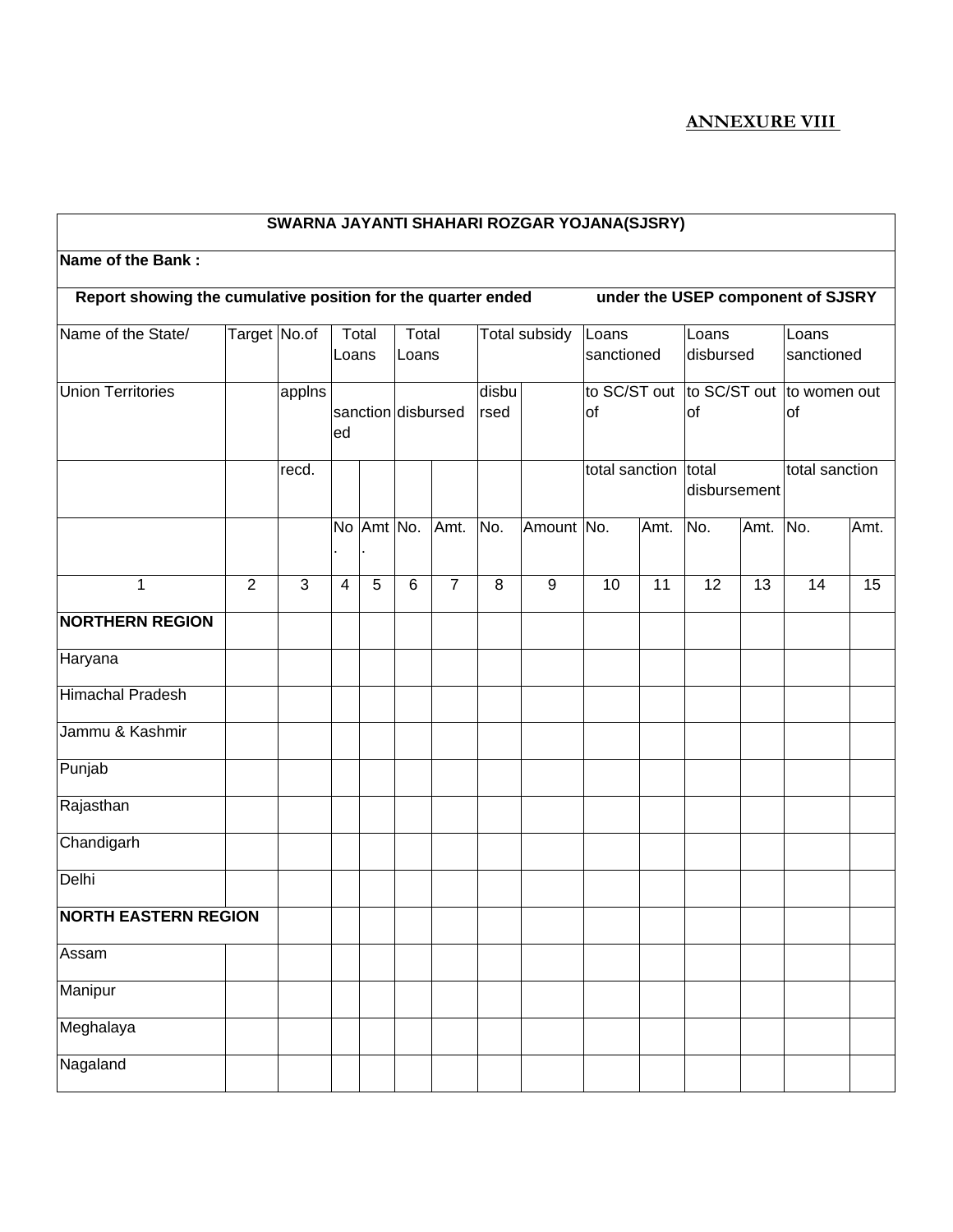| Tripura                  |  |  |  |  |  |  |  |
|--------------------------|--|--|--|--|--|--|--|
| <b>Arunachal Pradesh</b> |  |  |  |  |  |  |  |
| Mizoram                  |  |  |  |  |  |  |  |
| <b>EASTERN REGION</b>    |  |  |  |  |  |  |  |
| <b>Bihar</b>             |  |  |  |  |  |  |  |
| Jharkhand                |  |  |  |  |  |  |  |
| Orissa                   |  |  |  |  |  |  |  |
| <b>West Bengal</b>       |  |  |  |  |  |  |  |
| Andaman & Nicobar        |  |  |  |  |  |  |  |
| <b>Sikkim</b>            |  |  |  |  |  |  |  |
| <b>CENTRAL REGION</b>    |  |  |  |  |  |  |  |
| Chhatisgarh              |  |  |  |  |  |  |  |
| Madhya Pradesh           |  |  |  |  |  |  |  |
| Uttaranchal              |  |  |  |  |  |  |  |
| <b>Uttar Pradesh</b>     |  |  |  |  |  |  |  |
| <b>WESTERN REGION</b>    |  |  |  |  |  |  |  |
| Gujarat                  |  |  |  |  |  |  |  |
| Maharashtra              |  |  |  |  |  |  |  |
| Daman & Diu              |  |  |  |  |  |  |  |
| Goa                      |  |  |  |  |  |  |  |
| Dadra & N.Haveli         |  |  |  |  |  |  |  |
| <b>SOUTHERN REGION</b>   |  |  |  |  |  |  |  |
| Andhra Pradesh           |  |  |  |  |  |  |  |
| Karnataka                |  |  |  |  |  |  |  |
| Kerala                   |  |  |  |  |  |  |  |
| <b>Tamil Nadu</b>        |  |  |  |  |  |  |  |
| Lakshadweep              |  |  |  |  |  |  |  |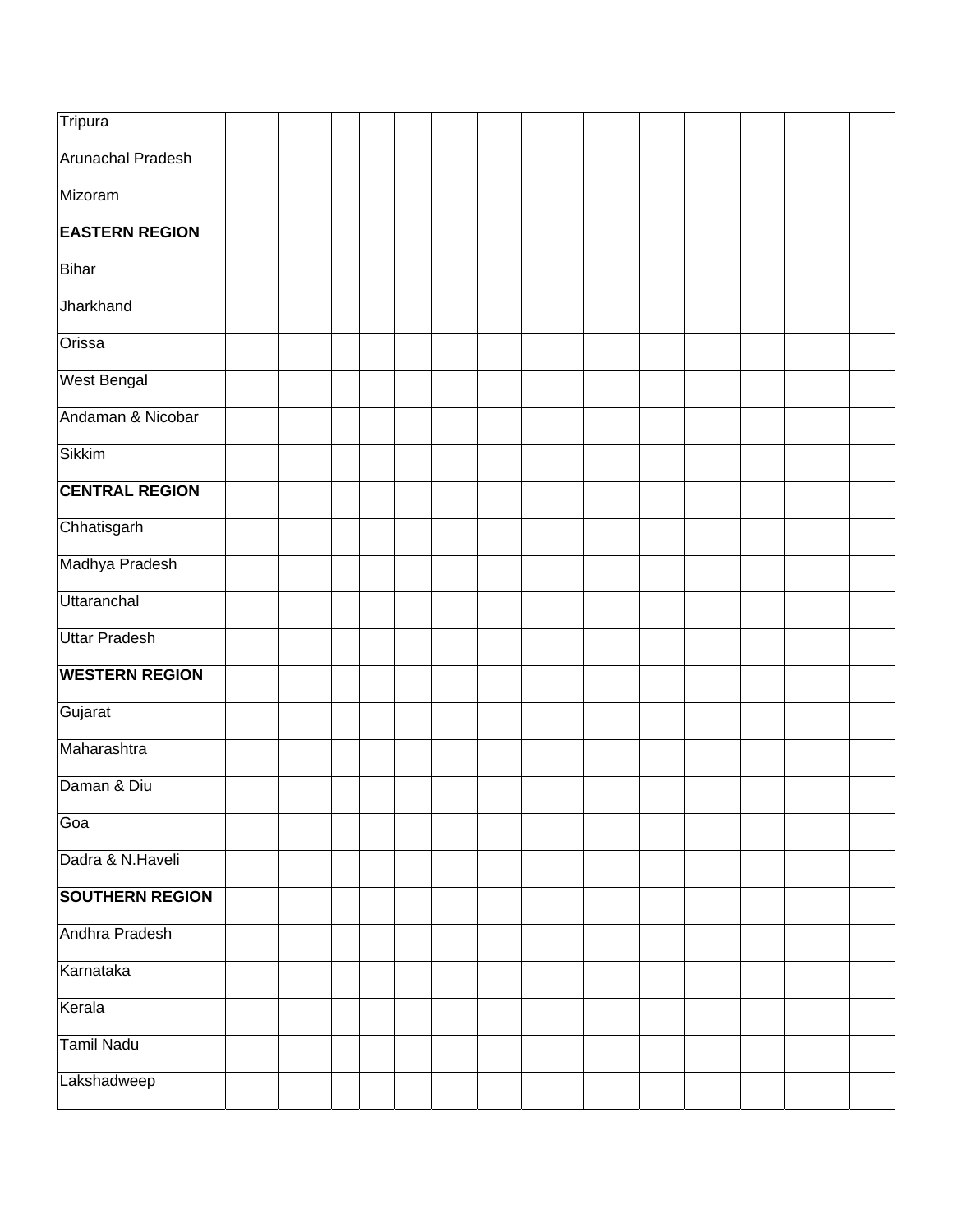| <b>Puduchery</b>                  |                                                                                                                                     |  |  |  |  |  |  |  |  |  |  |  |  |
|-----------------------------------|-------------------------------------------------------------------------------------------------------------------------------------|--|--|--|--|--|--|--|--|--|--|--|--|
|                                   |                                                                                                                                     |  |  |  |  |  |  |  |  |  |  |  |  |
| <b>ALL INDIA</b>                  |                                                                                                                                     |  |  |  |  |  |  |  |  |  |  |  |  |
|                                   |                                                                                                                                     |  |  |  |  |  |  |  |  |  |  |  |  |
| $\sqrt{\cosh 22}$ Col. 3-4-23     | The progress report should be cumulative indicating the performance<br>under the scheme from April to March of the respective year. |  |  |  |  |  |  |  |  |  |  |  |  |
| <sup>**</sup> Col. 23= Col.3-4-22 |                                                                                                                                     |  |  |  |  |  |  |  |  |  |  |  |  |

| Name of the Bank:           |                 |                 |                       |                     |                       |                    |                               |              |
|-----------------------------|-----------------|-----------------|-----------------------|---------------------|-----------------------|--------------------|-------------------------------|--------------|
|                             |                 |                 |                       |                     | (Amount<br>Rs.Lakhs)  |                    |                               |              |
| Name of the State/          |                 | Loans disbursed |                       | Loans<br>sanctioned |                       | Loans<br>disbursed |                               | Numbe<br>r   |
| <b>Union Territories</b>    | to women out of |                 | to disabled out<br>of |                     | of                    |                    | to disabled out of applns. of | applns.      |
|                             | total           | disbursement    |                       | total sanction      | total<br>disbursement |                    | pending                       | rejecte<br>d |
|                             | No.             | Amt.            | No.                   | Amt.                | No.                   | Amt.               | sanction                      |              |
| $\mathbf{1}$                | 16              | 17              | 18                    | 19                  | 20                    | 21                 | $*22$                         | $*23$        |
| <b>NORTHERN REGION</b>      |                 |                 |                       |                     |                       |                    |                               |              |
| Haryana                     |                 |                 |                       |                     |                       |                    |                               |              |
| <b>Himachal Pradesh</b>     |                 |                 |                       |                     |                       |                    |                               |              |
| Jammu & Kashmir             |                 |                 |                       |                     |                       |                    |                               |              |
| Punjab                      |                 |                 |                       |                     |                       |                    |                               |              |
| Rajasthan                   |                 |                 |                       |                     |                       |                    |                               |              |
| Chandigarh                  |                 |                 |                       |                     |                       |                    |                               |              |
| <b>Delhi</b>                |                 |                 |                       |                     |                       |                    |                               |              |
| <b>NORTH EASTERN REGION</b> |                 |                 |                       |                     |                       |                    |                               |              |
| Assam                       |                 |                 |                       |                     |                       |                    |                               |              |
|                             |                 |                 |                       |                     |                       |                    |                               |              |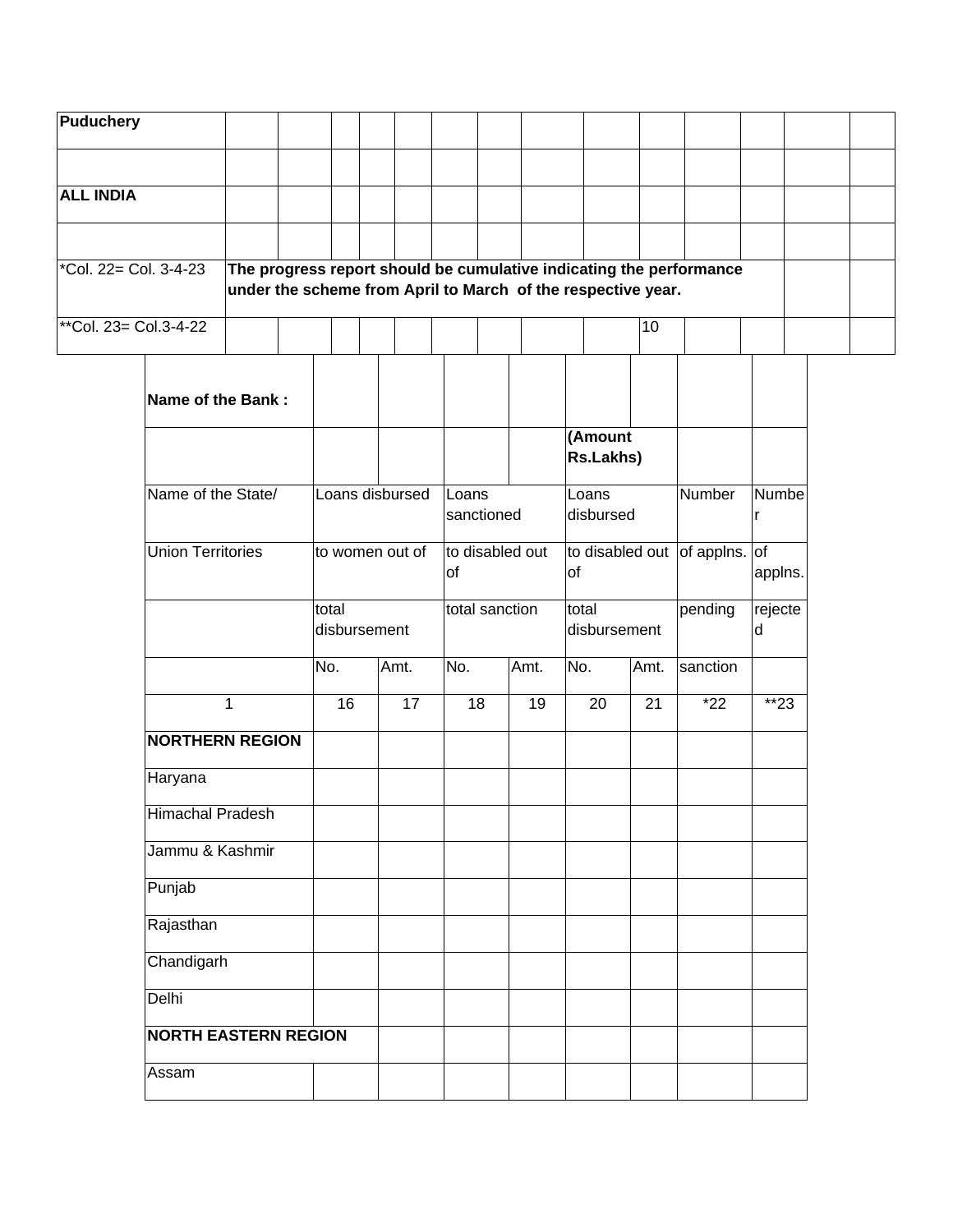| Manipur                  |  |  |  |  |
|--------------------------|--|--|--|--|
| Meghalaya                |  |  |  |  |
| Nagaland                 |  |  |  |  |
| Tripura                  |  |  |  |  |
| <b>Arunachal Pradesh</b> |  |  |  |  |
| Mizoram                  |  |  |  |  |
| <b>EASTERN REGION</b>    |  |  |  |  |
| <b>Bihar</b>             |  |  |  |  |
| Jharkhand                |  |  |  |  |
| Orissa                   |  |  |  |  |
| <b>West Bengal</b>       |  |  |  |  |
| Andaman & Nicobar        |  |  |  |  |
| Sikkim                   |  |  |  |  |
| <b>CENTRAL REGION</b>    |  |  |  |  |
| Chhatisgarh              |  |  |  |  |
| Madhya Pradesh           |  |  |  |  |
| Uttaranchal              |  |  |  |  |
| <b>Uttar Pradesh</b>     |  |  |  |  |
| <b>WESTERN REGION</b>    |  |  |  |  |
| Gujarat                  |  |  |  |  |
| Maharashtra              |  |  |  |  |
| Daman & Diu              |  |  |  |  |
| Goa                      |  |  |  |  |
| Dadra & N.Haveli         |  |  |  |  |
| <b>SOUTHERN REGION</b>   |  |  |  |  |
| Andhra Pradesh           |  |  |  |  |
| Karnataka                |  |  |  |  |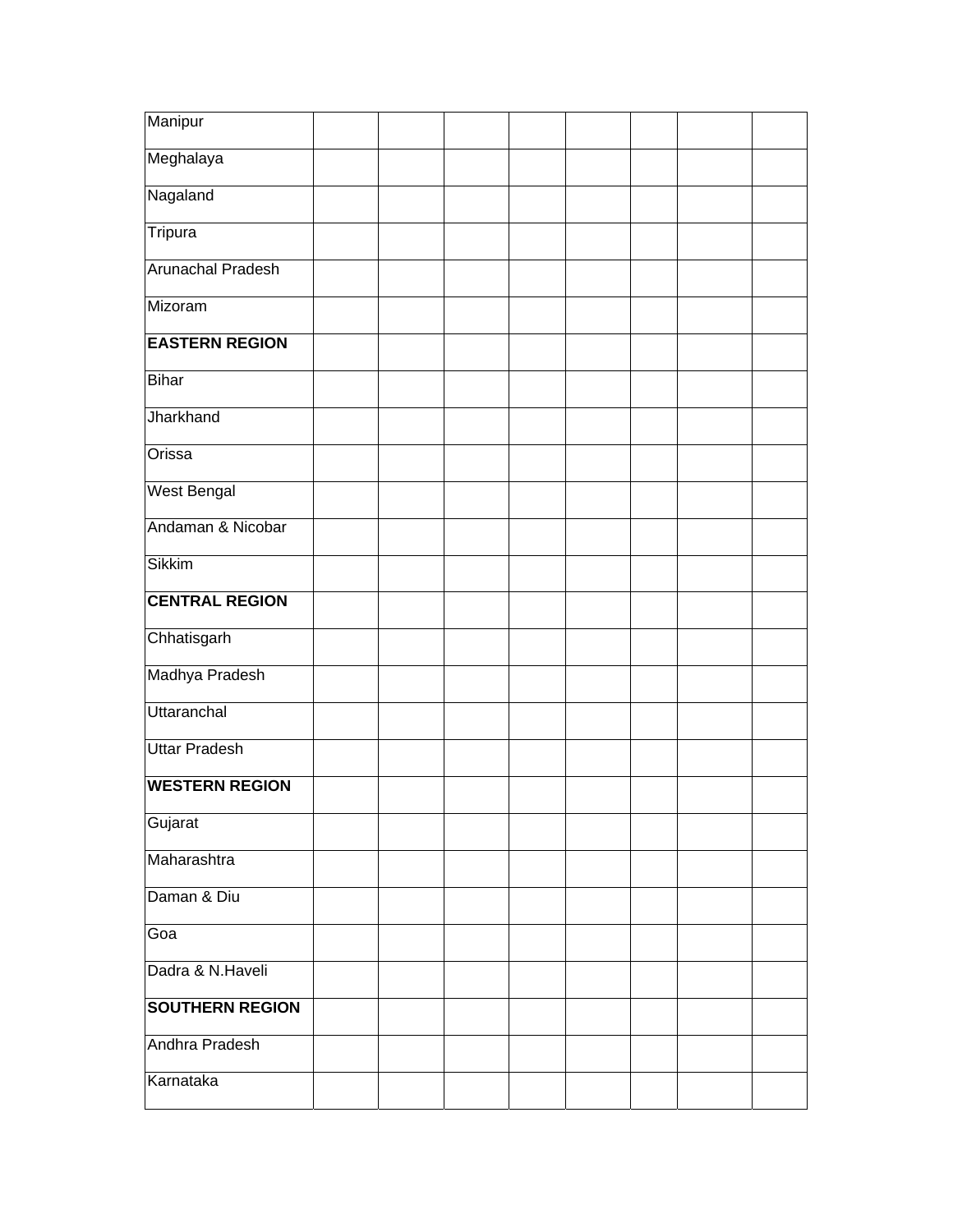| Kerala                                         |  |  |  |  |
|------------------------------------------------|--|--|--|--|
| Tamil Nadu                                     |  |  |  |  |
| Lakshadweep                                    |  |  |  |  |
| Puduchery                                      |  |  |  |  |
|                                                |  |  |  |  |
| <b>ALL INDIA</b>                               |  |  |  |  |
| $\overline{\phantom{a}^*$ Col. 22= Col. 3-4-23 |  |  |  |  |
| **Col. 23= Col.3-4-22                          |  |  |  |  |

## **Report showing the cumulative position for the quarter ended under the DWCUA component of SJSRY**

## **Name of the Bank**

|                          |                       |                         |       |                 | <b>Amount in Rs. Lakhs)</b>      |       |      |                        |              |                    |
|--------------------------|-----------------------|-------------------------|-------|-----------------|----------------------------------|-------|------|------------------------|--------------|--------------------|
| Name of the State/       | <b>DWCUA</b>          | <b>DWCUA Sanctioned</b> |       |                 | <b>DWCUA</b><br><b>Disbursed</b> |       |      | <b>DWCU</b><br>ΙA      |              | <b>DWCUA DWCUA</b> |
| <b>Union Territories</b> | Number<br>lof         |                         |       |                 |                                  |       | Loan | Subsid                 | Number<br>of | Number<br>lof      |
|                          | appls.                | No.of                   | Total | Amt.            | No.of                            | Total |      | amount amount appls.   |              | applns.            |
|                          | received Groups Memb. |                         |       | sanctio<br>Ined | Groups                           | Memb. | ed   | disburs disburs<br>led | pending      | rejected           |
|                          | 24                    | 25                      | 26    | 27              | 28                               | 29    | 30   | 31                     | $*32$        | $*33$              |
| <b>NORTHERN REGION</b>   |                       |                         |       |                 |                                  |       |      |                        |              |                    |
| Haryana                  |                       |                         |       |                 |                                  |       |      |                        |              |                    |
| Himachal Pradesh         |                       |                         |       |                 |                                  |       |      |                        |              |                    |
| Jammu & Kashmir          |                       |                         |       |                 |                                  |       |      |                        |              |                    |
| Punjab                   |                       |                         |       |                 |                                  |       |      |                        |              |                    |
| Rajasthan                |                       |                         |       |                 |                                  |       |      |                        |              |                    |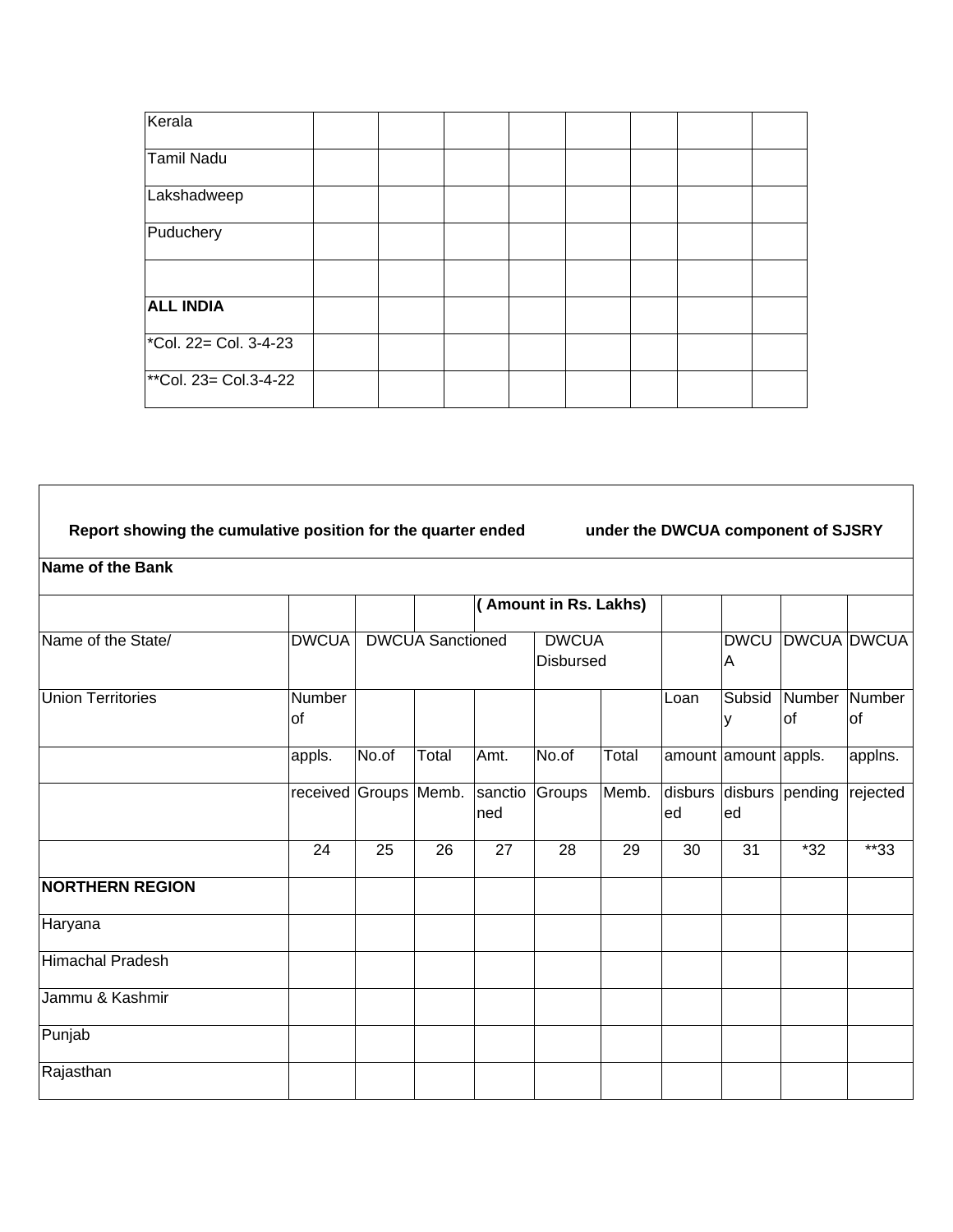| Chandigarh                  |  |  |  |  |  |
|-----------------------------|--|--|--|--|--|
| Delhi                       |  |  |  |  |  |
| <b>NORTH EASTERN REGION</b> |  |  |  |  |  |
| Assam                       |  |  |  |  |  |
| Manipur                     |  |  |  |  |  |
| Meghalaya                   |  |  |  |  |  |
| Nagaland                    |  |  |  |  |  |
| Tripura                     |  |  |  |  |  |
| <b>Arunachal Pradesh</b>    |  |  |  |  |  |
| Mizoram                     |  |  |  |  |  |
| <b>EASTERN REGION</b>       |  |  |  |  |  |
| Bihar                       |  |  |  |  |  |
| Jharkhand                   |  |  |  |  |  |
| Orissa                      |  |  |  |  |  |
| <b>West Bengal</b>          |  |  |  |  |  |
| Andaman & Nicobar           |  |  |  |  |  |
| <b>Sikkim</b>               |  |  |  |  |  |
| <b>CENTRAL REGION</b>       |  |  |  |  |  |
| Chhatisgarh                 |  |  |  |  |  |
| Madhya Pradesh              |  |  |  |  |  |
| Uttaranchal                 |  |  |  |  |  |
| <b>Uttar Pradesh</b>        |  |  |  |  |  |
| <b>WESTERN REGION</b>       |  |  |  |  |  |
| Gujarat                     |  |  |  |  |  |
| Maharashtra                 |  |  |  |  |  |
| Daman & Diu                 |  |  |  |  |  |
| Goa                         |  |  |  |  |  |